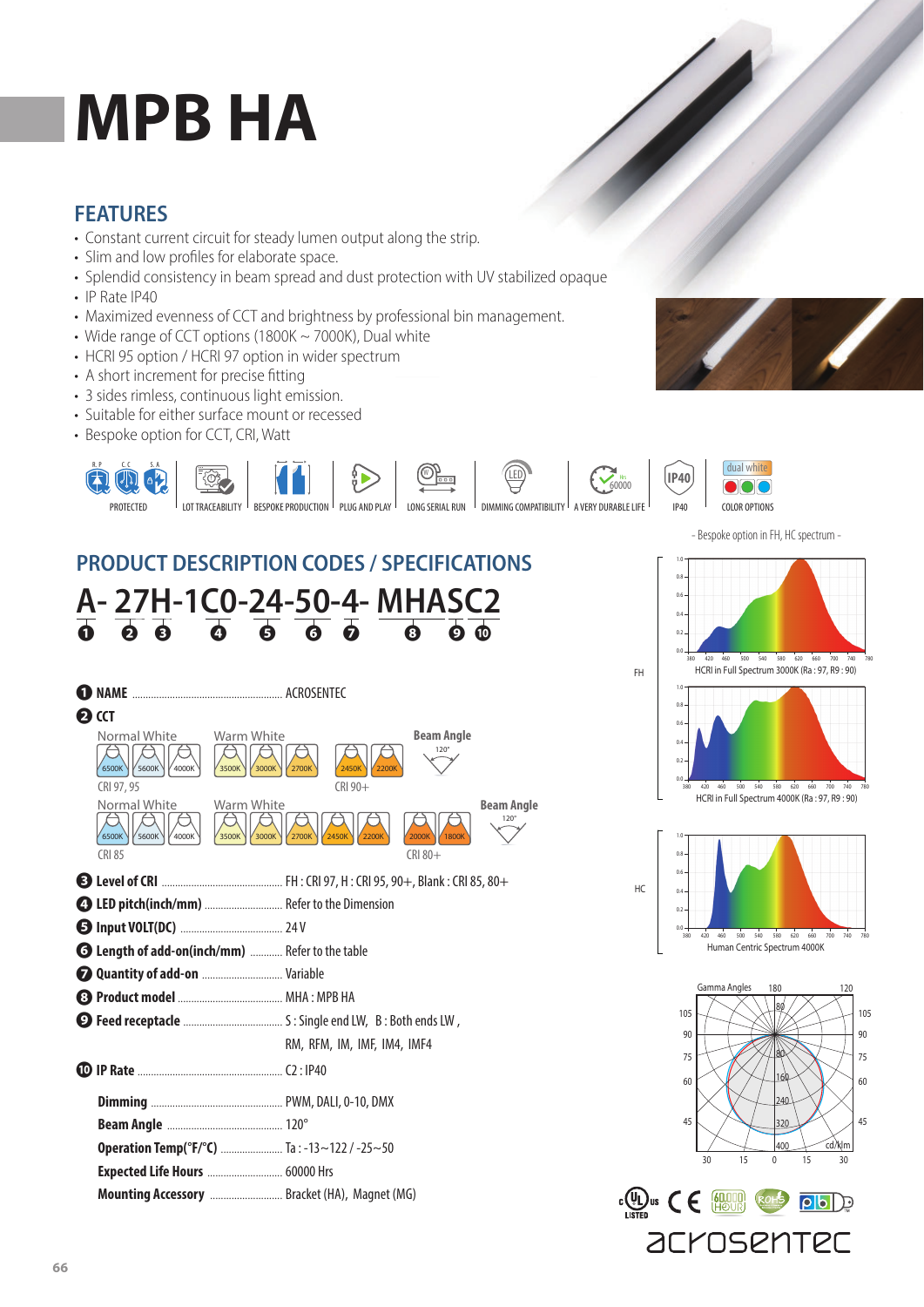| <b>MPB HA</b>                                            |              | A- $\diamond$ (H)-2SC0-24-<br>36-□-MHASC2              | A-◆(H)◇(H)-1C0-24-<br>$60 - $ -MHASC2 | A-◇(H)-1C0-24-<br>50-□-MHASC2                  | A-◆(H)◇(H)-1C0-24-<br>100-□-MHASC2 | A- $\Diamond$ FH-1C0-24-<br>42-□-MHASC2 |
|----------------------------------------------------------|--------------|--------------------------------------------------------|---------------------------------------|------------------------------------------------|------------------------------------|-----------------------------------------|
| CCT (CRI Option)                                         | Normal White | 6500K(95, 85), 5600K(95, 85), 4000K(95, 85)            |                                       |                                                | 6500K(97), 5600K(97),<br>4000K(97) |                                         |
|                                                          | Warm White   | 2400K(90+, 85), 2200K(90+, 85), 2000K(80+), 1800K(80+) |                                       | 3500K(95, 85), 3000K(95, 85),<br>2700K(95, 85) | 2700K(95, 85)                      | 3500K(97),<br>3000K(97), 2700K(97)      |
| Lumen / 3' 3.4", 1MTR<br>(Normal CRI typ 85)             | 6500K, 5600K |                                                        | 536 / CCT                             | 1251                                           | 625 / CCT                          |                                         |
|                                                          | 4000K, 3500K |                                                        | 518/CCT                               | 1209                                           | 605 / CCT                          |                                         |
|                                                          | 3000K        |                                                        |                                       | 1163                                           | $\overline{a}$                     |                                         |
|                                                          | 2700K        |                                                        | $\overline{a}$                        | 1147                                           | 573 / CCT                          |                                         |
|                                                          | 2450K        | 839                                                    | 419/CCT                               | $\overline{a}$                                 |                                    |                                         |
|                                                          | 2200K        | 808                                                    | 404 / CCT                             | $\overline{a}$                                 |                                    | $\overline{a}$                          |
| Lumen / 3' 3.4", 1MTR<br>(Normal CRI typ 80+)            | 2000K        | 744                                                    | 372/CCT                               | $\overline{a}$                                 | $\overline{a}$                     |                                         |
|                                                          | 1800K        | 657                                                    | 328/CCT                               |                                                |                                    | $\overline{a}$                          |
| Lumen / 3' 3.4", 1MTR<br>(High CRI typ 95)               | 6500K, 5600K | $\overline{a}$                                         | 431/CCT                               | 1006                                           | 503 / CCT                          | 885                                     |
|                                                          | 4000K, 3500K | $\overline{a}$                                         | 416 / CCT                             | 972                                            | 486 / CCT                          | 855                                     |
|                                                          | 3000K        | ÷,                                                     |                                       | 935                                            | $\overline{a}$                     | 823                                     |
|                                                          | 2700K        | ÷,                                                     | $\overline{a}$                        | 922                                            | 461/CCT                            | 811                                     |
| Lumen / 3' 3.4", 1MTR<br>(High CRI typ 90+)              | 2450K        | 637                                                    | 319/CCT                               | $\overline{a}$                                 |                                    | $\overline{\phantom{a}}$                |
|                                                          | 2200K        | 566                                                    | 283 / CCT                             | $\overline{a}$                                 | $\overline{a}$                     | $\overline{a}$                          |
| Power Consumption (Watt) 3' 3.4", 1Meter                 |              | 13.5                                                   |                                       |                                                |                                    |                                         |
| <b>Power Feed direction</b>                              |              | END / REAR                                             |                                       |                                                |                                    |                                         |
| T <sub>c</sub><br>Temp( ${}^{\circ}$ F / ${}^{\circ}$ C) |              | 131/55                                                 |                                       |                                                |                                    |                                         |
| <b>Color of Fixture</b>                                  |              | Fixture: Silver, Matt black, Diffuser: Opaque          |                                       |                                                |                                    |                                         |
| Net Wt (lb/g) / 3' 3.4", 1Meter                          |              | 0.55 / 250                                             |                                       |                                                |                                    |                                         |
| <b>Feed Accessory</b>                                    |              | RM, RFM, IF, IMF, IF4, IMF4 / LW                       |                                       |                                                |                                    |                                         |
| Max PCB length of a single product (ft/mm)               |              | 6' 6.0" / 1980                                         | 6' 6.0" / 1980                        | 6' 6.7'' / 2000                                | 6' 6.7'' / 2000                    | 6' 5.7" / 1974                          |
| Max Serial run of PCB (ft/mm) of PCB                     |              | 18' 0.9" / 5508                                        | 18' 1.3" / 5520                       | 18' 0.5" / 5500                                | 18' 0.5" / 5500                    | 18' 0.6" / 5502                         |
| Add on PCB Length Option (inch/mm)                       |              | 1.18" / 36                                             | 2.36" / 60                            | 1.85" / 50                                     | 3.69" / 100                        | 1.38" / 42                              |
| Total Product Length (inch/mm)                           |              | PCB length $+0.31$ " / 8                               |                                       |                                                |                                    |                                         |

\* Data is subject to change without notice for improvment

| <b>MPB HA COLOR</b>                                |              | A-RGB-3C1-24-50-□-MHASC2                      |  |  |
|----------------------------------------------------|--------------|-----------------------------------------------|--|--|
|                                                    | $\mathsf{R}$ | 625nm                                         |  |  |
| <b>WD</b>                                          | G            | 525nm                                         |  |  |
|                                                    | B            | 460nm                                         |  |  |
| Lumen / 3' 3.4", 1MTR                              | RGB          | 475                                           |  |  |
| <b>Power Consumption (Watt)</b><br>3' 3.4", 1Meter | RGB          | 14.4                                          |  |  |
| Power Feed direction                               |              | END / REAR                                    |  |  |
| Temp( ${}^{\circ}$ F / ${}^{\circ}$ C)             | Tc           | 131/55                                        |  |  |
| <b>Color of Fixture</b>                            |              | Fixture: Silver, Matt black, Diffuser: Opaque |  |  |
| Net Wt (lb/g) / 3' 3.4", 1Meter                    |              | 0.55 / 250                                    |  |  |
| Feed Accessory                                     |              | IF4/LW                                        |  |  |
| Max PCB length of a single product (ft/mm)         |              | 6' 6.7'' / 2000                               |  |  |
| Max Serial run of PCB (ft/mm) of PCB               |              | 18' 0.6" / 5500                               |  |  |
| Add on PCB Length Option (inch/mm)                 |              | 1.97" / 50                                    |  |  |
| Total Product Length (inch/mm)                     |              | PCB length $+0.31$ " / 8                      |  |  |

\* Data is subject to change without notice for improvment

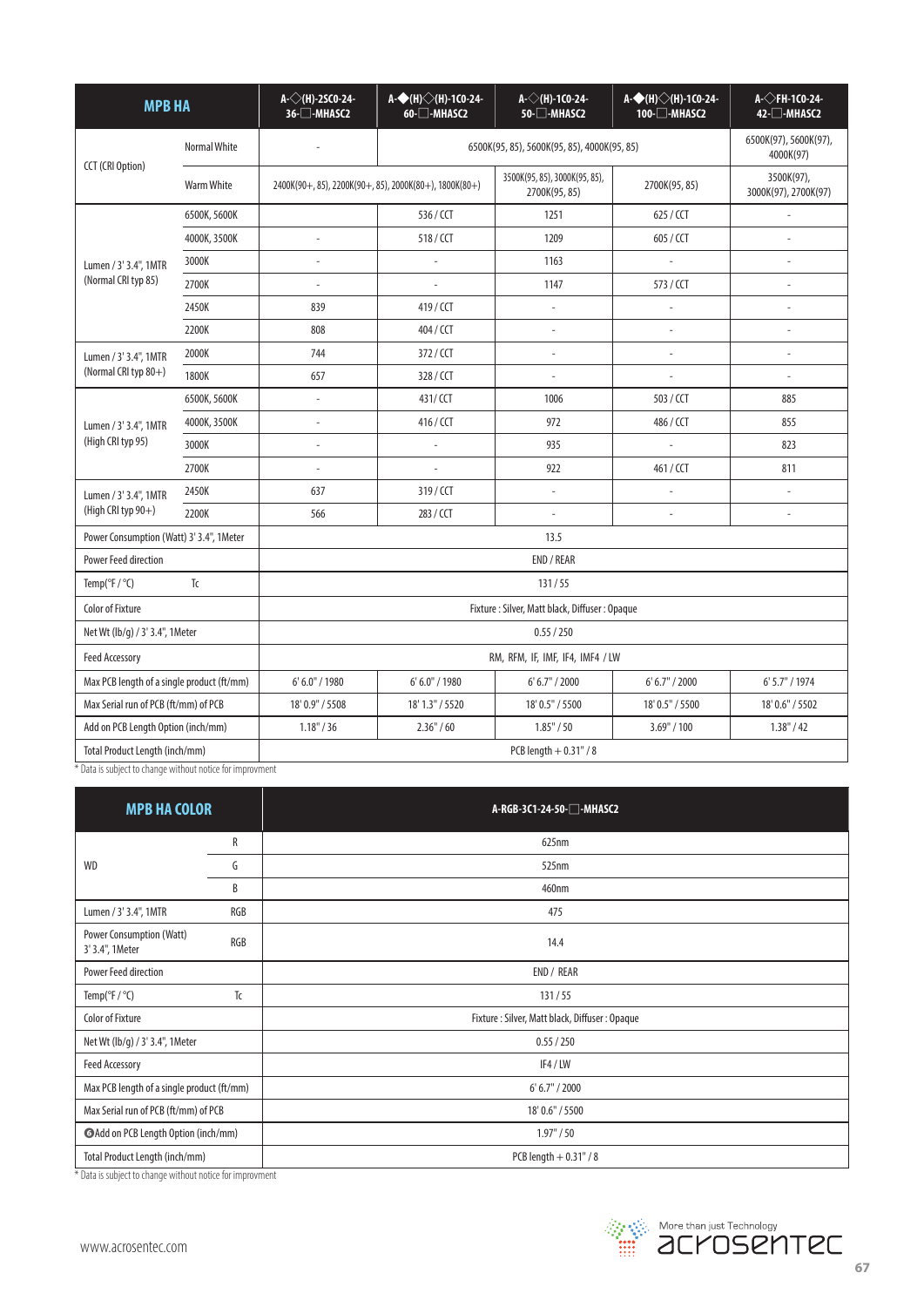### **DIMENSION**